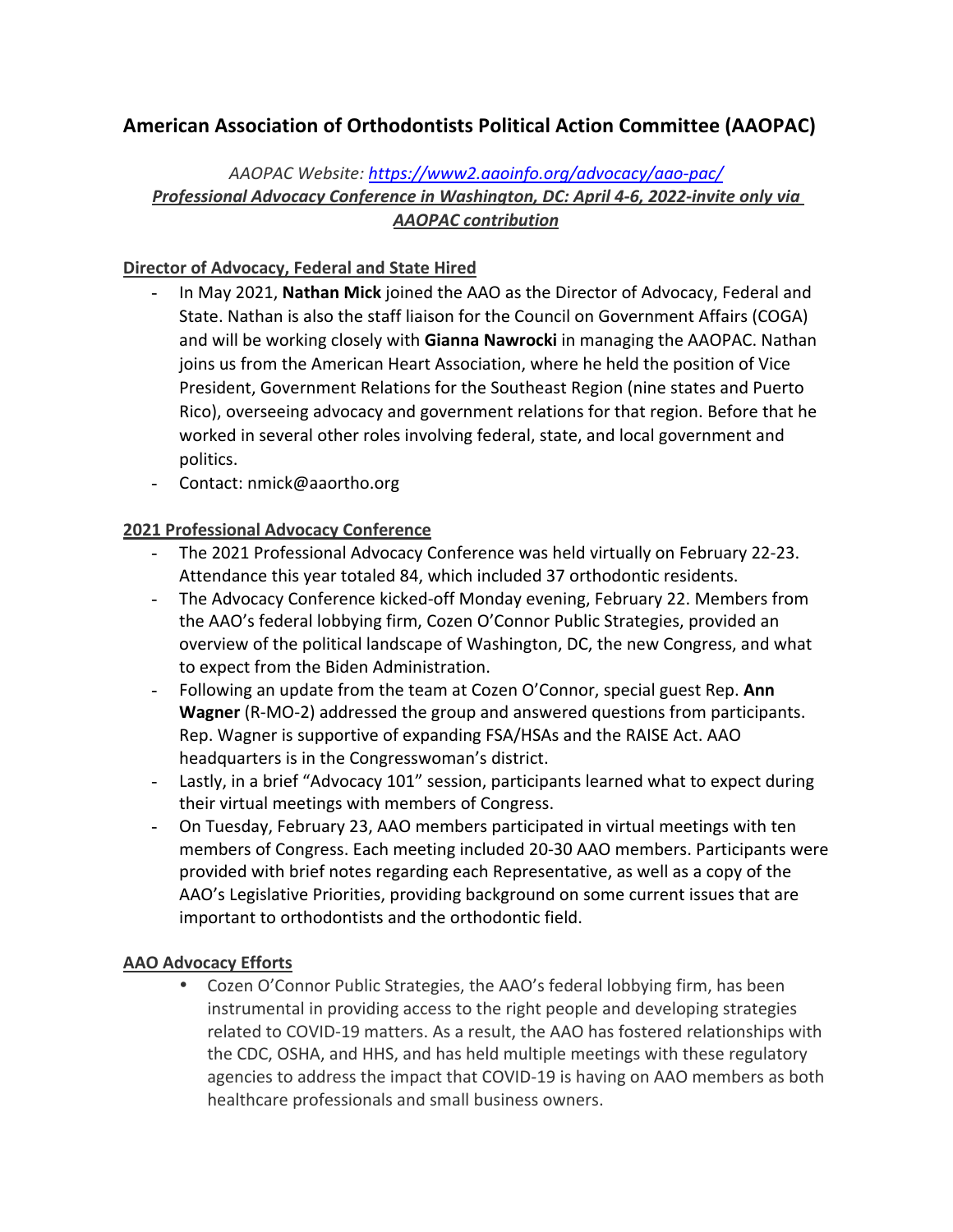- $\triangleright$  Advocated for small business relief, including the Paycheck Protection Program (PPP), in the various COVID relief packages.
- $\triangleright$  Met with the CDC to receive updated guidance for clarification on dental settings during the COVID-19 response, and developed an open line of communication with them as questions or concerns arose on COVID-19 related issues.
- $\triangleright$  Advocated to HHS on Provider Relief Fund distributions targeted towards dental professionals, and provided members with information and updates on this fund.

## **Legislative Issues/Priorities**

- Reduce Student Loan Interest and Strengthen Repayment
	- **E** The *Student Loan Refinancing and Recalculation Act* would preserve the in-school interest subsidy, reduce origination fees and borrowing rates, provide for federal student loan refinancing, and allow for residency deferments.
	- **EX** The Student Loan Refinancing Act would allow for borrowers to refinance their student loans when borrowing rates are reduced.
	- **E** The *Student Loan Tax Elimination Act* would eliminate origination fees on all federal Direct Loans.
	- > The *Resident Education Deferred Interest (REDI)* Act would provide interest-free deferment for all orthodontic students while in residency.
- Permit Unused Pell Grant Dollars for Graduate Education
	- > The *Expanding Access to Graduate Education Act of 2019* would permit the use of remaining Pell eligibility towards graduate programs.
- Protect the Teaching Profession
	- ▶ The *Dental Loan Repayment Assistance Act* would exclude certain federal loan repayments made to dental faculty from being included as gross income and prevent a potentially hefty tax bill on those federal loan repayments defined in the Public Health Service Act.
- Strengthen and Expand Consumer-Directed Healthcare Options
	- $\triangleright$  Flexible Spending Accounts (FSAs) allow pre-tax income to be used for qualified medical care, including orthodontics, and are used by many orthodontic patients. Passing the *RAISE Health Benefits Act* would increase the cap on FSA contributions to \$5,000 per year (and index for inflation moving forward); expand the FSA contribution cap to allow an additional \$500 per year for each dependent (after the first two dependents); and remove the "use-it-or-lose-it" rule to allow families to carry forward unused funds in perpetuity.
- Promote Patient Access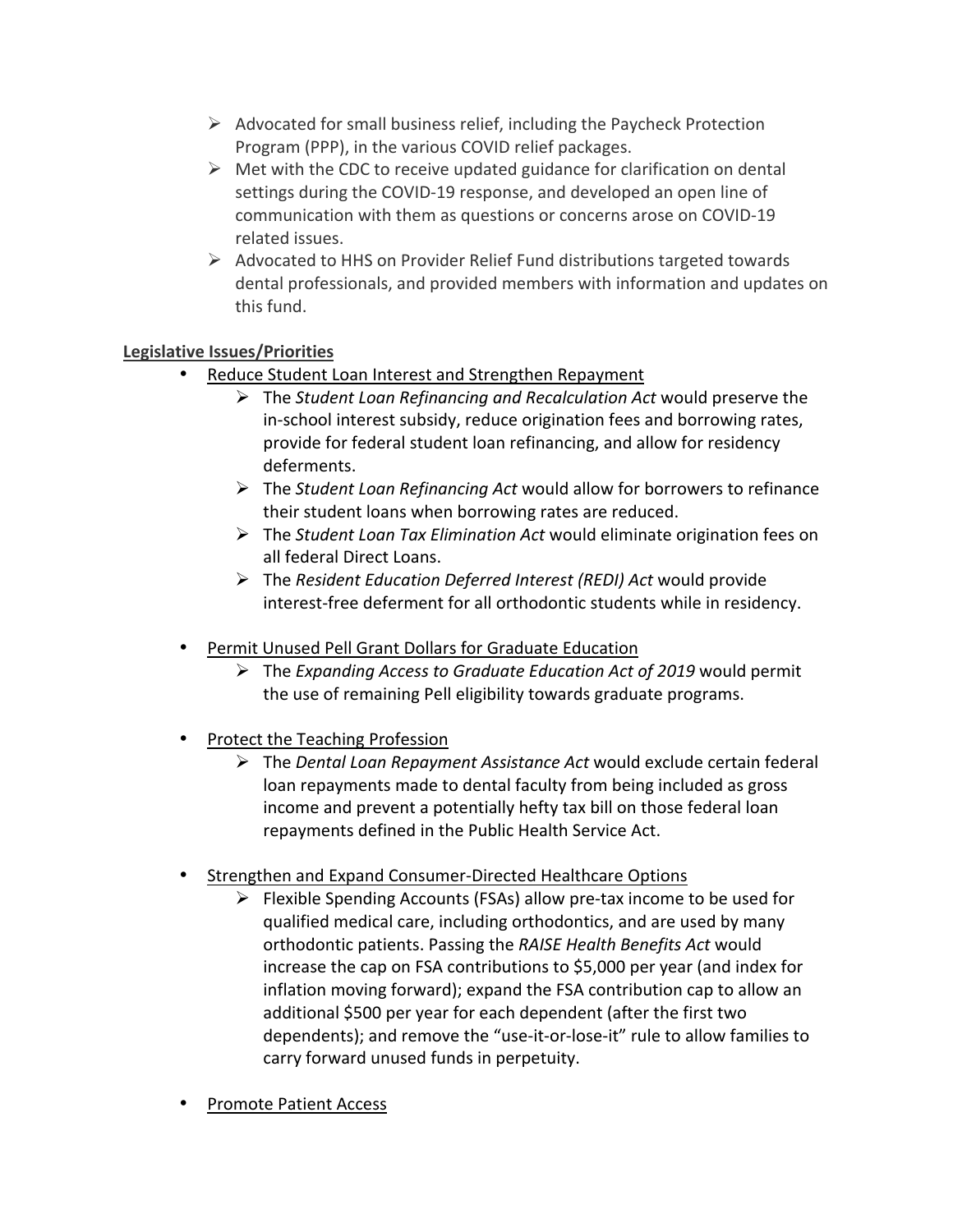$\triangleright$  The *Ensuring Lasting Smiles Act* would require all group and individual health plans to cover medically necessary services related to the diagnosis or treatment of a congenital anomaly or birth defect.

## **AAO Federal Advocacy News in 2021**

- AAO Members Advocate for the Specialty in Congress: https://www2.aaoinfo.org/aao-members-advocate-for-the-specialty-in-congress/
- Ensuring Lasting Smiles Act Introduced in 117<sup>th</sup> Congress: https://www2.aaoinfo.org/ensuring-lasting-smiles-act-introduced-in-117th-congress/
- AAO Legal and Advocacy Team Reviewing Emergency Temporary Standard: https://www2.aaoinfo.org/aao-legal-and-advocacy-team-reviewing-emergencytemporary-standard-released-june-10/
- AAO Signs on to Support Oral Health Literacy Act: https://www2.aaoinfo.org/aaosigns-on-to-support-the-oral-health-literacy-act/
- AAO Elevates DTC Concerns through US Rep. Robin Kelly: https://www2.aaoinfo.org/aao-elevates-dtc-concerns-through-u-s-rep-robin-kelly/
- AAO Supports bill to Incentivize Hiring Members of National Guard and Reserve: https://www2.aaoinfo.org/aao-supports-bill-to-incentivize-hiring-members-ofnational-guard-reserve/

## **AAO Unveils State Advocacy Toolkit Featuring DTC Resources**

## Visit www.orthofacts.org

The AAO is excited to announce the development of a number of new resources designed to communicate concerns about direct-to-consumer (DTC) orthodontic treatment and risks to patient health and well-being. These new resources can be found at www.orthofacts.org, and can also be accessed by clicking the "Advocacy Resources" tab at the top of the AAO member webpage. The orthofacts.org web page will be accessible to non-AAO-members, primarily so that dental board members, federal and state legislators, and others outside of AAO members can access the information.

The centerpiece of the AAO's new DTC resources is a 25-page position paper setting out the AAO's concerns with common elements of DTC treatment (such as failing to perform an inperson examination of the patient, or failing to take radiographic images prior to treatment). Although the concerns themselves are not new to AAO messaging, the position paper includes numerous scientific authorities (credible, peer-reviewed evidence and recognized authorities in the specialty) to support the AAO's positions. "We are excited to combine the AAO's advocacy messaging with the strength of the AAO's scientific and academic resources," said AAO President, Dr. **Ken Dillehay**. "For the first time, we have a resource that clearly shows that the AAO's advocacy positions on teledentistry and DTC are supported by strong scientific evidence, which demonstrates why the law should include these patient protections."